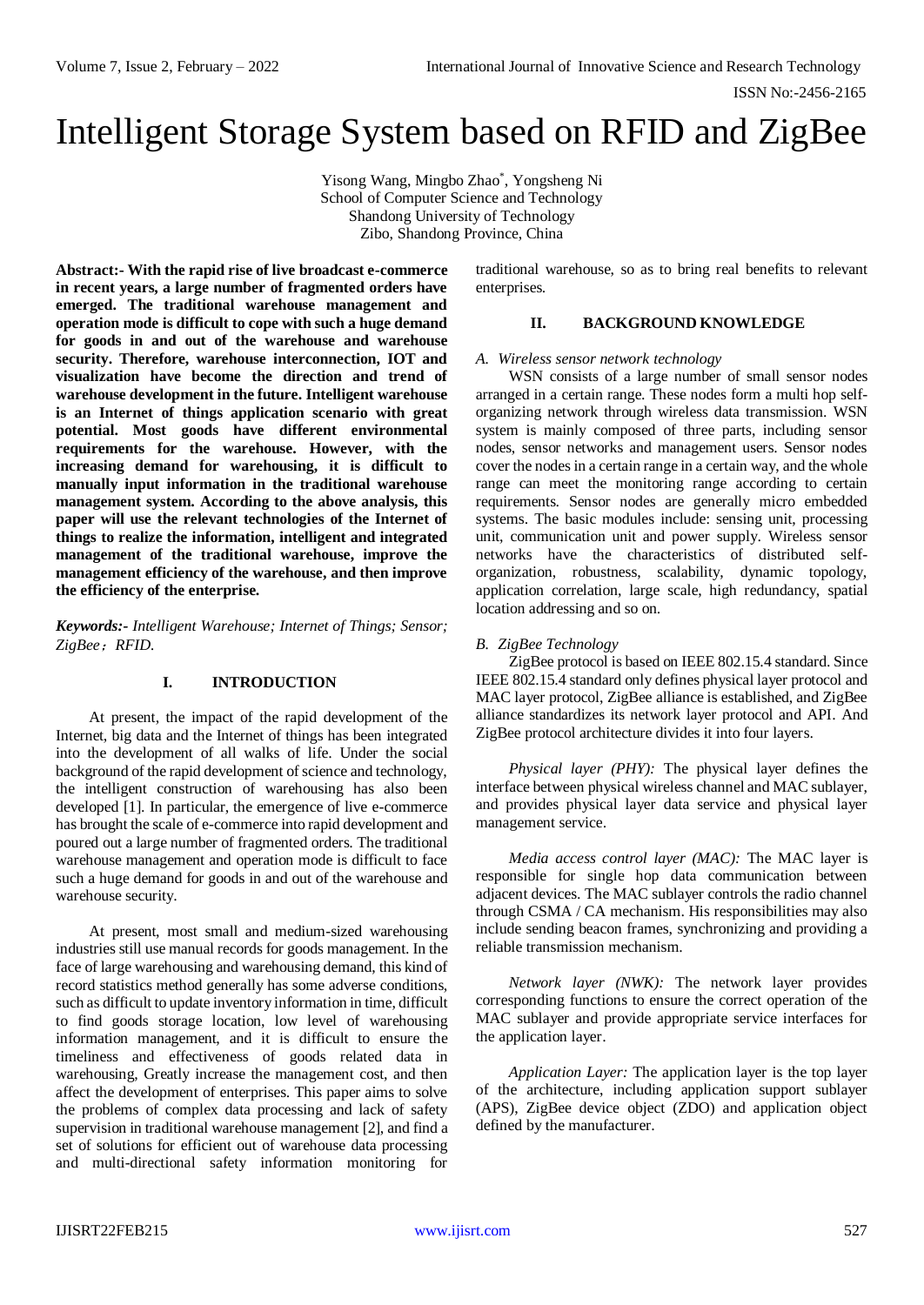ISSN No:-2456-2165

#### *C. RFID Technology*

A core technology of the Internet of things is identification technology. Bar code and QR code are one of identification technologies. They can record item information and inform the system, so that items without chips can also be connected to the network of the Internet of things. However, due to the replicability of bar code and QR code, there are some security vulnerabilities, so RFID technology is available.

Radio frequency identification (RFID) emits electromagnetic field from the identifier. Through the electromagnetic field adjusted to the frequency, the electronic tag attached to the article transmits the data. The electronic tag contains electronically stored information and can be identified within a few meters. In this paper, we use ZigBee technology and RFID technology to design the system [3], so as to realize intelligent storage and improve logistics efficiency.

## **III. ZIGBEE NETWORK OF INTELLIGENCE WAREHOUSE**

#### *A. Overall design of hardware structure*

The hardware part of smart warehouse is composed of ZigBee terminal monitoring node, ZigBee coordinator, camera and computer. The smart warehouse collects a number of environmental information, collects the storage environmental information and goods in and out of the warehouse, and then wirelessly transmits it to the coordinator. After receiving the data, the coordinator transmits it to the intelligent warehouse management system of the upper computer through the serial port. The monitoring module transmits video to the intelligent warehouse management system of the host computer through the serial port. As the core unit of intelligent storage, the intelligent storage management system of upper computer is responsible for the processing, storage and display of storage information.

#### *B. Hardware selection of ZigBee data acquisition terminal*

In the design of the smart storage system in this paper, CC2530 is used as the chip developed by ZigBee Application. It has the main advantages of easy packaging, programmability, high output power and perfect TI official IAR development technology [4]. The functional block diagram is shown in Figure 1.



Fig. 1. CC2530 functional block diagram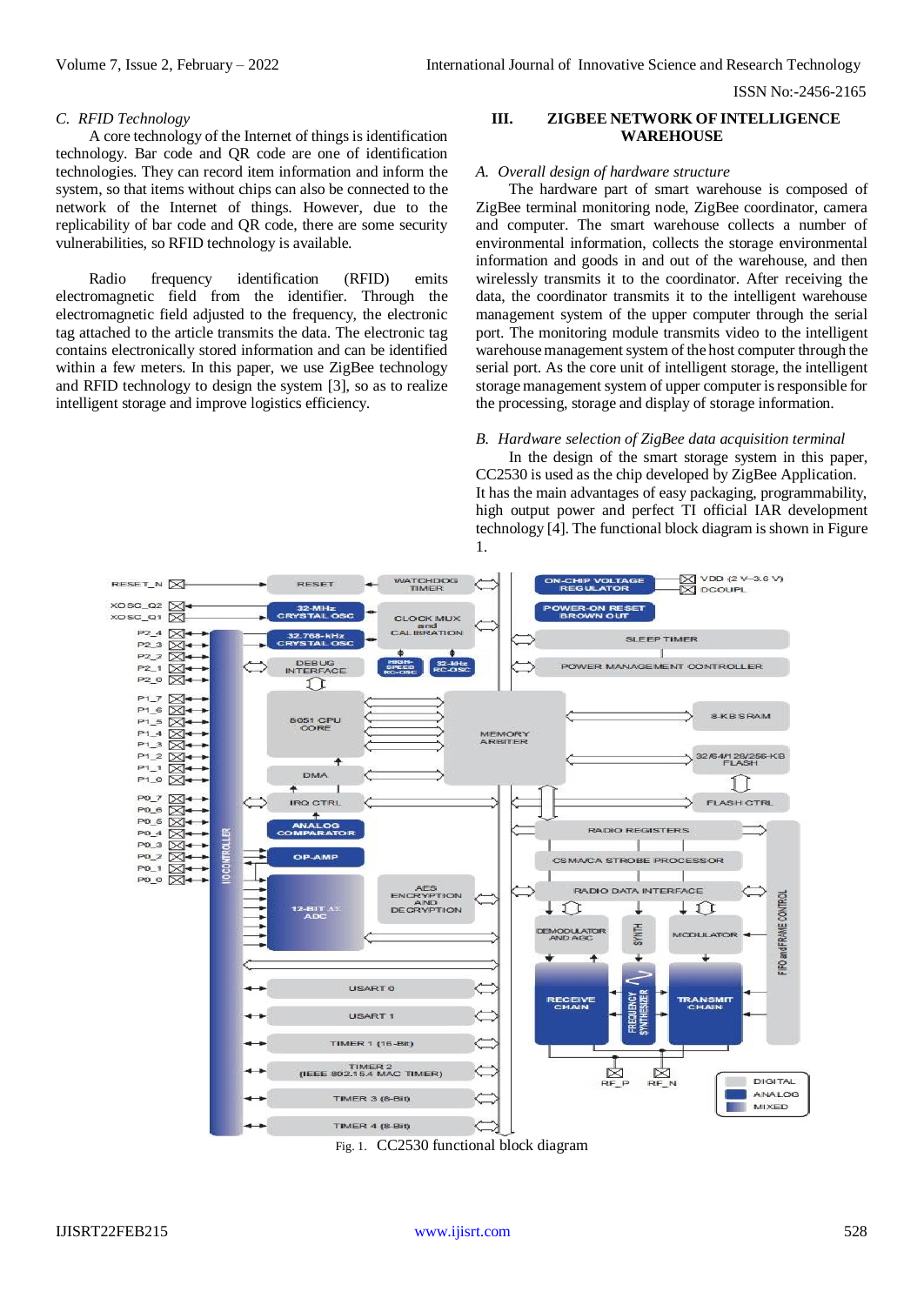ISSN No:-2456-2165

#### *C. ZigBee networking mechanism*

ZigBee wireless sensor network is generally composed of coordinator, router and terminal node. ZigBee coordinator is responsible for components, maintenance and management of the network. It has strong information processing capacity and information transmission capacity. It can not only receive the data of the terminal or router for processing, but also send the data to each remote control terminal; The router node is the medium between the terminal node and the coordinator node, which is responsible for forwarding data packets, relaying the data communication between the terminal and the coordinator node, allowing the node to join the network and assisting its child nodes in data communication; The terminal node can be connected with the coordinator directly or through the router node, which is responsible for terminal data acquisition and control. ZigBee networking connection includes three connection modes: star connection, mesh connection and string connection [5].

Network initialization first determines the network coordinator, then scans the channel. After finding the appropriate channel, set the network ID. in a Zigbee network, there is only one coordinator. Active scanning searches for network information within the communication range of nodes, and selects the best and relatively quiet channel for recording according to these information. To join the network through the coordinator, the node needs to send association request command, wait for the coordinator to process, send data request command and reply in turn. The flow chart is shown in Figure 2.



Fig. 2. ZigBee networking flow chart

#### *D. Application of sensor in ZigBee*

To build an application ZigBee network, first select a CC2530 node as the coordinator to compile and burn the CoordinattoEb-Pro program, and then use the other two CC2530 nodes as the terminal nodes to compile and burn the EndDeviceEb-Pro program. After power on, the data

communication between the terminal and the coordinator in ZigBee network can be tested [6].

*1) Temperature and humidity sensor:* Cn Figure 3. Pin 1 is GND grounded, pin 2 is data serial data transmission, pin 3 is SCK suspended, pin 4 is VDD power positive, and the power supply voltage is  $3.3 \sim 3.5V$ . After receiving the start information sent by MCU, the sensor changes from lowpower mode to high-speed mode. After the start signal is completed, the sensor sends 40bit temperature and humidity acquisition data to MCU, Return to low speed mode after completing acquisition.



Fig. 3. DHT11 and CC interface circuit diagram

*2) Smoke sensor:* The development steps of mq-2 sensor on CC2530 single chip microcomputer are the same as those of DHT11 sensor. Mq-2 sensor needs a series of initialization work first, and then data processing and conversion. Its task flow chart is shown in Figure 4



Fig. 4. Mq-2 task flow chart

1) Working principle of RFID reader: The reader / writer is composed of frequency emitting module and high flat magnetic field. It communicates with the chip through SPI (serial peripheral interface) serial port peripheral interface, and the communication speed is 10Mbps. The pin diagram of rfid-rc522 (RFID reader / writer) is shown in Figure 5.